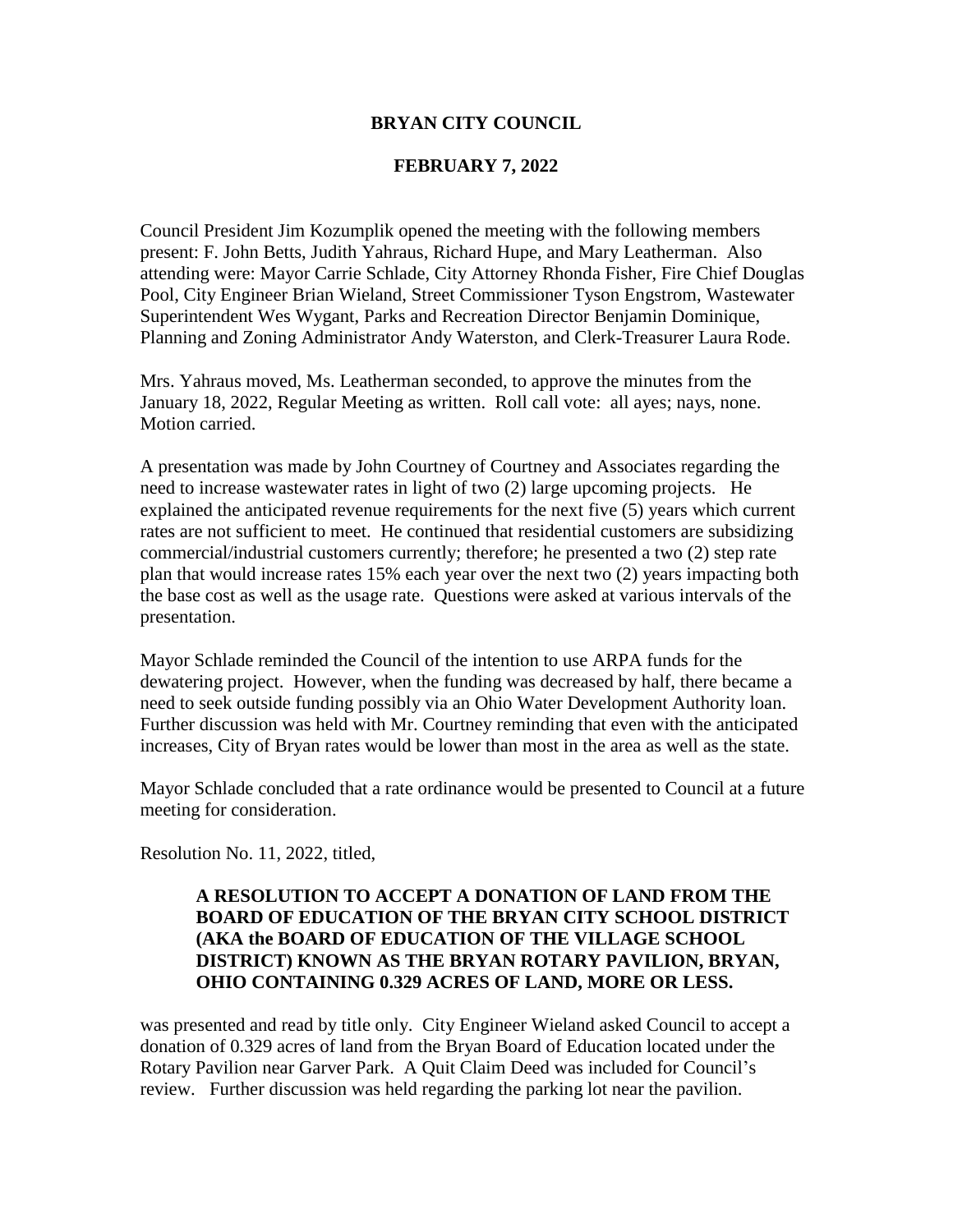Mr. Betts moved, Mr. Hupe seconded, to suspend the reading of Resolution No. 11, 2022, on three separate days. Roll call vote: all ayes; nays, none. Motion carried.

Mrs. Yahraus moved, Ms. Leatherman seconded, to pass Resolution No. 11, 2022. Roll call vote: all ayes; nays, none. Motion carried.

Resolution No. 12, 2022, titled,

### **A RESOLUTION AUTHORIZING THE CLERK-TREASURER TO ADVERTISE FOR BIDS FOR THE PROJECT KNOWN AS "WESTERN BRYAN SANITARY SEWER REPLACEMENT – HORTON HEIGHTS."**

was presented and read by title only. City Engineer Wieland requested Council's permission to advertise for bids for the Western Bryan Sanitary Sewer Replacement – Horton Heights project. He elaborated that the project was being funded by a \$2,100,000 grant and would replace 9,000 feet of sewer lines.

Mrs. Yahraus moved, Mr. Hupe seconded, to suspend the reading of Resolution No. 12, 2022, on three separate days. Roll call vote: all ayes; nays, none. Motion carried.

Ms. Leatherman moved, Mr. Betts seconded, to pass Resolution No. 12, 2022. Roll call vote: all ayes; nays, none. Motion carried.

Resolution No. 13, 2022, titled,

**A RESOLUTION DECLARING THE NECESSITY OF AN ELECTION ON THE QUESTION, OF THE ENACTMENT OF AN ORDINANCE TO AMEND SECTIONS OF THE CODIFIED ORDINANCES RELATING TO INCOME TAX, TO PROVIDE FOR THE REPLACEMENT OF THE ADDITIONAL ONE-HALF OF ONE PERCENT (0.5%) ON AND AFTER JUNE 1, 2023 FOR NINE AND ONE-HALF (9 1/2) YEARS ENDING DECEMBER 31, 2032 ON EARNINGS AND INCOME SUBJECT TO THE MUNICIPAL INCOME TAX FOR THE PURPOSE OF RETIREMENT OF ALL INDEBTEDNESS AND/OR EXPENSES FOR THE IMPROVEMENTS OF THE CITY STREETS AND THE SEWER SYSTEM FOR THE CITY OF BRYAN, OHIO, AS MORE FULLY SET FORTH HEREIN, DECLARING AN EMERGENCY AND RESCINDING RESOLUTION 5, 2022.**

was presented and read by title only. City Attorney Fisher explained to Council that the State Attorney General requested some minor language modifications to the income tax issue coming up on the May 3, 2022, election. Therefore, this resolution needed to be approved to be in compliance.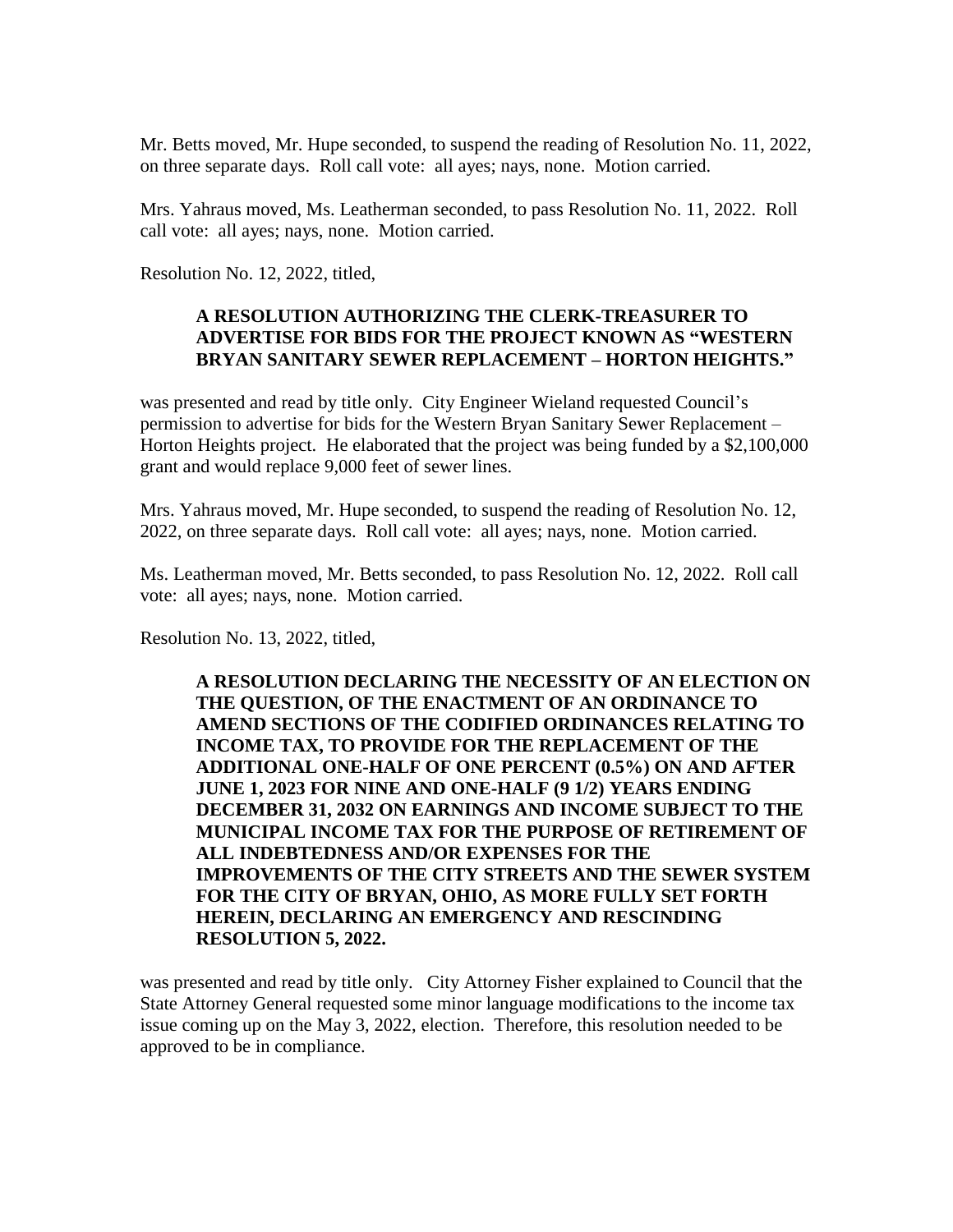Mr. Betts moved, Ms. Leatherman seconded, to suspend the reading of Resolution No. 13, 2022, on three separate days. Roll call vote: all ayes; nays, none. Motion carried.

Mr. Hupe moved, Mrs. Yahraus seconded, to pass Resolution No. 13, 2022. Roll call vote: all ayes; nays, none. Motion carried.

Resolution No. 14, 2022, titled,

## **A RESOLUTION AUTHORIZING THE CLERK-TREASURER OF THE CITY OF BRYAN TO ADVERTISE FOR CONTRACTED OUTSIDE REFUSE REMOVAL SERVICE TO REPLACE INSIDE SERVICES FOR RESIDENTIAL AND CITY OF BRYAN COMMERCIAL REFUSE REMOVAL.**

was presented and read by title only. Street Commissioner Engstrom requested Council's approval to advertise for contracted outside refuse removal service to replace inside services for residential and City of Bryan commercial refuse removal.

Mrs. Yahraus moved, Ms. Leatherman seconded, to suspend the reading of Resolution No. 14, 2022, on three separate days. Roll call vote: all ayes; nays, none. Motion carried.

Ms. Leatherman moved, Mr. Betts seconded, to pass Resolution No. 14, 2022. Roll call vote: all ayes; nays, none. Motion carried.

Ordinance No. 8, 2022, titled,

### **AN ORDINANCE PROVIDING FOR THE TRANSFER OF FUNDS FOR THE CITY OF BRYAN, FOR THE MONTH ENDING FEBRUARY 28, 2022.**

was presented and read by title only. Clerk-Treasurer Rode detailed the transfers requested to Council.

Mr. Betts moved, Mr. Hupe seconded, to suspend the reading of Ordinance No. 8, 2022, on three separate days. Roll call vote: all ayes; nays, none. Motion carried.

Ms. Leatherman moved, Mrs. Yahraus seconded, to pass Ordinance No. 8, 2022. Roll call vote: all ayes; nays, none. Motion carried.

Ordinance No. 9, 2022, titled,

## **AN ORDINANCE AUTHORIZING THE CLERK-TREASURER TO ISSUE CHANGE ORDER #1 FOR THE PROJECT KNOWN AS "Bryan Fire Department Live Fire Training Structure Re-Build."**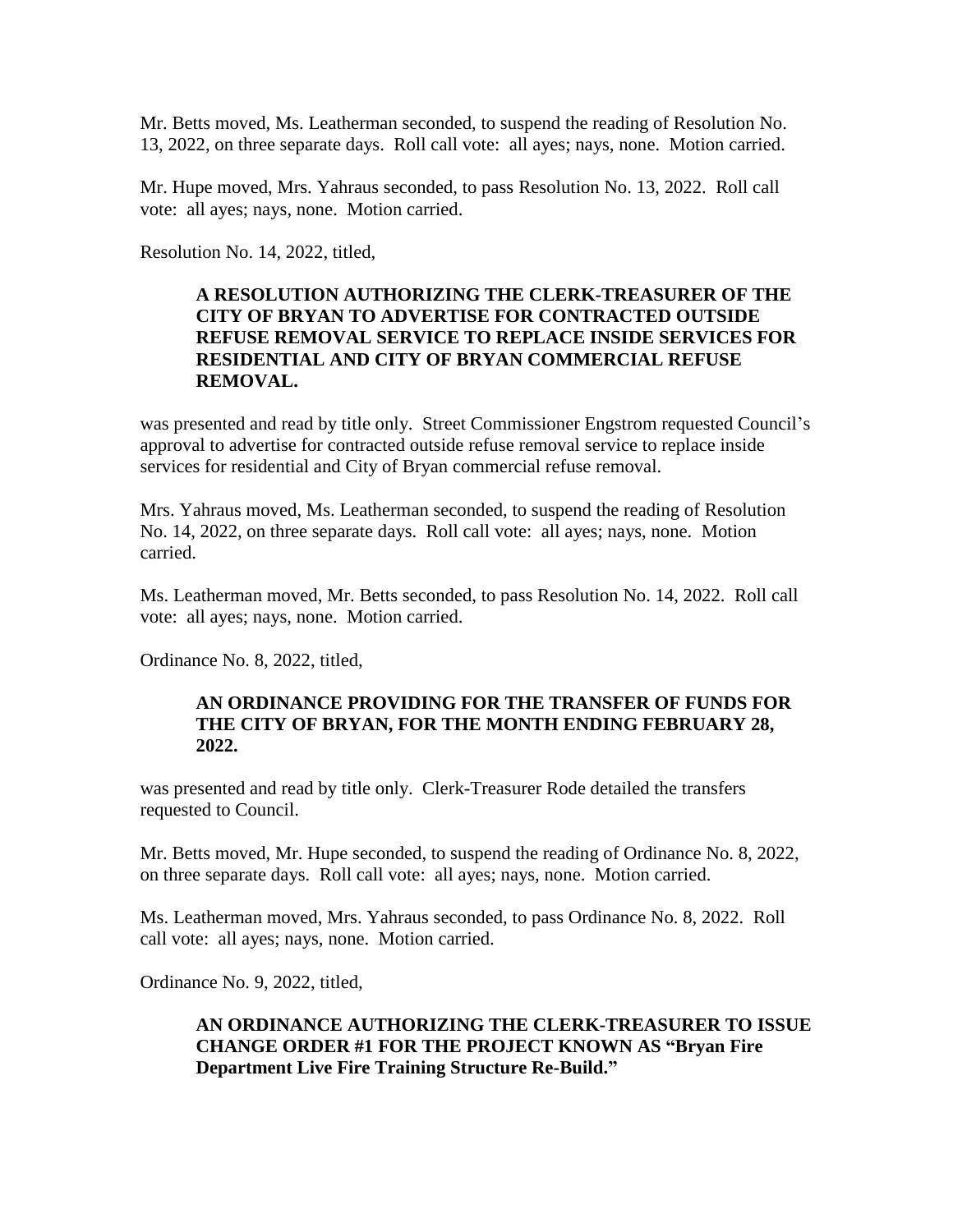was presented and read by title only. City Engineer Wieland requested Council approve a change order for the Bryan Fire Department Live Fire Training Structure Re-build project. The change order would allow for an increase in cost due to requirements of the Ohio Department of Commerce Plan Review Process. In addition, the change order would permit the date of completion to be changed to August 31, 2022. Further discussion was held.

Mr. Hupe moved, Mrs. Yahraus seconded, to suspend the reading of Ordinance No. 9, 2022, on three separate days. Roll call vote: all ayes; nays, none. Motion carried.

Ms. Leatherman moved, Mr. Betts seconded, to pass Ordinance No. 9, 2022. Roll call vote: all ayes; nays, none. Motion carried.

Ordinance No. 10, 2022, titled,

# **AN ORDINANCE TO AMEND BRYAN MUNICIPAL CODE SECTION 773, OF THE CITY OF BRYAN CODIFIED ORDINANCES, PERTAINING TO TEMPORARY STORES AND TRANSIENT DEALERS AND ADDING REGULATIONS PERTAINING TO FOOD TRUCKS, AND RESCINDING ANY SECTION INCONSISTENT HEREWITH.**

was presented and read by title only. Mayor Schlade approached Council regarding amending Bryan Municipal Code Section 773 of the Bryan Codified Ordinances pertaining to temporary store and transient dealers and adding regulations pertaining to food trucks. Mayor Schlade continued that a balance needs to be reached with the ordinance between brick and morter food establishments, existing concession stand events, and food trucks. However, in an effort of invite more people into the City, food trucks are growing in popularity. This ordinance also addresses safety concerns with registering vendors such as food trucks to require background checks.

Further discussion was held with Council members voicing the need to hear from the public on this issue.

Mr. Hupe moved, Mrs. Yahraus seconded, to approve the first reading of Ordinance No. 10, 2022. Roll call vote: all ayes; nays, none. Motion carried.

Ordinance No. 11, 2022, titled,

**AN ORDINANCE AUTHORIZING AND DIRECTING THE MAYOR TO APPROVE A PURCHASE ORDER TO SELKING INTERNATIONAL, FOR THE PURCHASE OF A MODEL 2023 HV507 SFA INTERNATIONAL CAB AND CHASSIS FOR THE BRYAN STREET DEPARTMENT, THROUGH THE STATE OF OHIO DEPARTMENT OF TRANSPORTATION COOPERATIVE PURCHASING PROGRAM PURSUANT TO ORC 5513.01(B), AT A TOTAL COST OF EIGHTY-EIGHT THOUSAND EIGHT HUNDRED SEVENTY-SEVEN DOLLARS**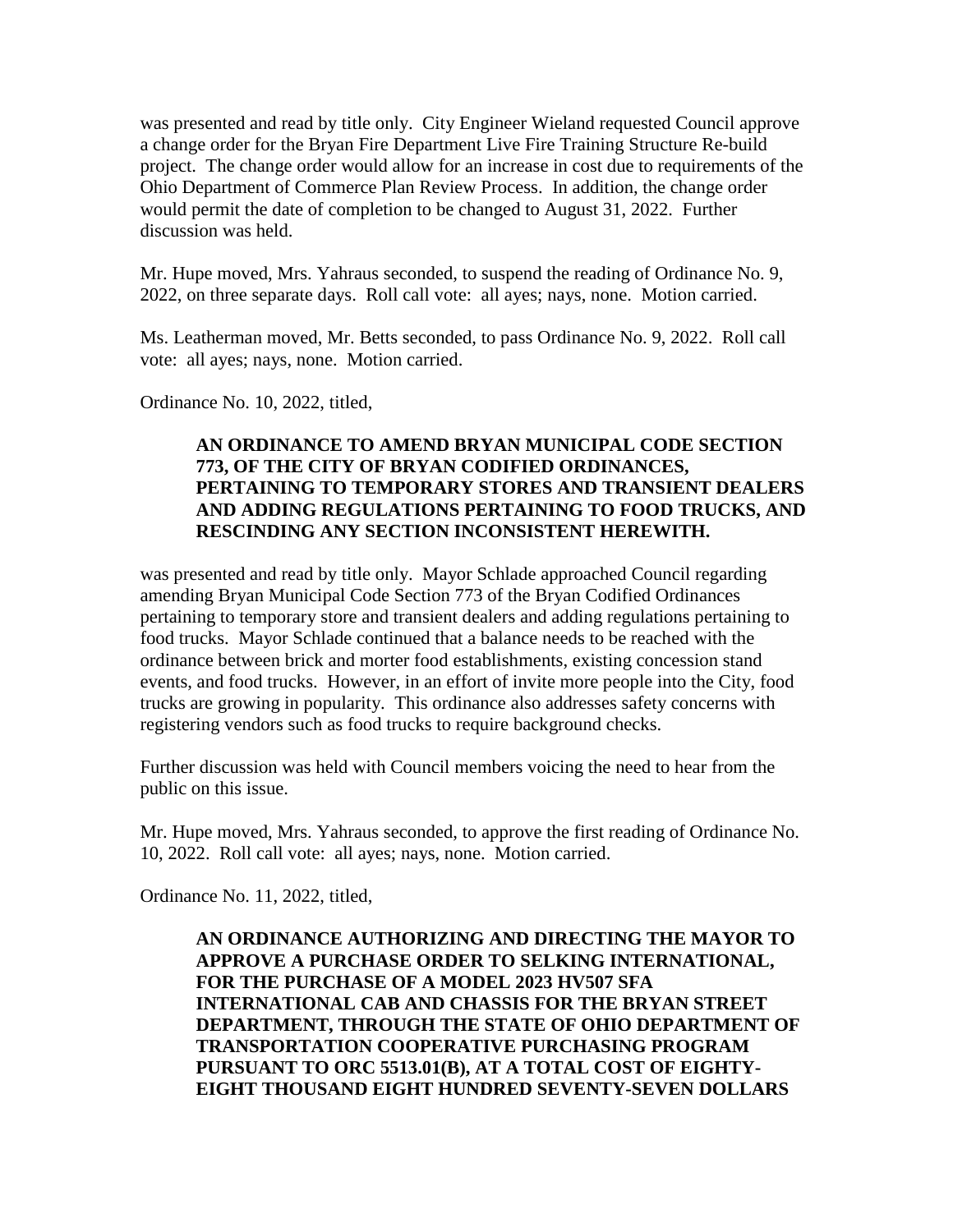## **AND FIFTEEN CENTS (\$88,877.15), HEREBY WAIVING THE COMPETITIVE BIDDING PROCESS PRESCRIBED BY OHIO REVISED CODE AND PURSUANT TO ORC 5513.01(B).**

was presented and read by title only. Street Commissioner Engstrom requested Council's permission to purchase a Selking International cab and chassis for the Bryan Street Department through the State of Ohio Department of Transportation Cooperative Purchasing Program and, thereby waive the bidding process. With the current supply chain issues, an order needs to be place now to receive the item in 2023. Further discussion was held.

Mrs. Yahraus moved, Mr. Betts seconded, to suspend the reading of Ordinance No. 11, 2022, on three separate days. Roll call vote: all ayes; nays, none. Motion carried.

Mr. Hupe moved, Ms. Leatherman seconded, to pass Ordinance No. 11, 2022. Roll call vote: all ayes; nays, none. Motion carried.

Mayor Schlade requested Council's approval for the following members for the Volunteer Peace Officers Dependents Fund Board for 2022:

Council Member Richard Hupe Council Member Judith Yahraus Police Chief Gregory Ruskey Sergeant Jeremy Viers Jim Livengood

Ms. Leatherman moved, Mr. Betts seconded, to approve the above members to the Volunteer Peace Officers Dependents Fund Board for the City of Bryan for 2022. Roll call vote: all ayes; nays, none. Motion carried.

Mayor Schlade requested Council designate her as representative to the Executive Council of Maumee Valley Planning Organization for 2022 for the City of Bryan.

Mrs. Yahraus moved, Ms. Leatherman seconded, to designate Mayor Carrie M. Schlade as the City of Bryan representative to the Executive Council of Maumee Valley Planning Organization for 2022. Roll call vote: all ayes; nays, none. Motion carried.

Mayor Schlade informed Council that a certified letter had been received from St. Mary Development Corporation regarding a 43-unit, three (3) story building being planned at 1200 Center Street, Bryan, Ohio, which is referred to as Bryan Senior Lofts.

At this point, Councilman Betts recused himself from the meeting as he disclosed that the proposed development site is owned by the Betts Family Recreational LLC. The time was 6:27 p.m.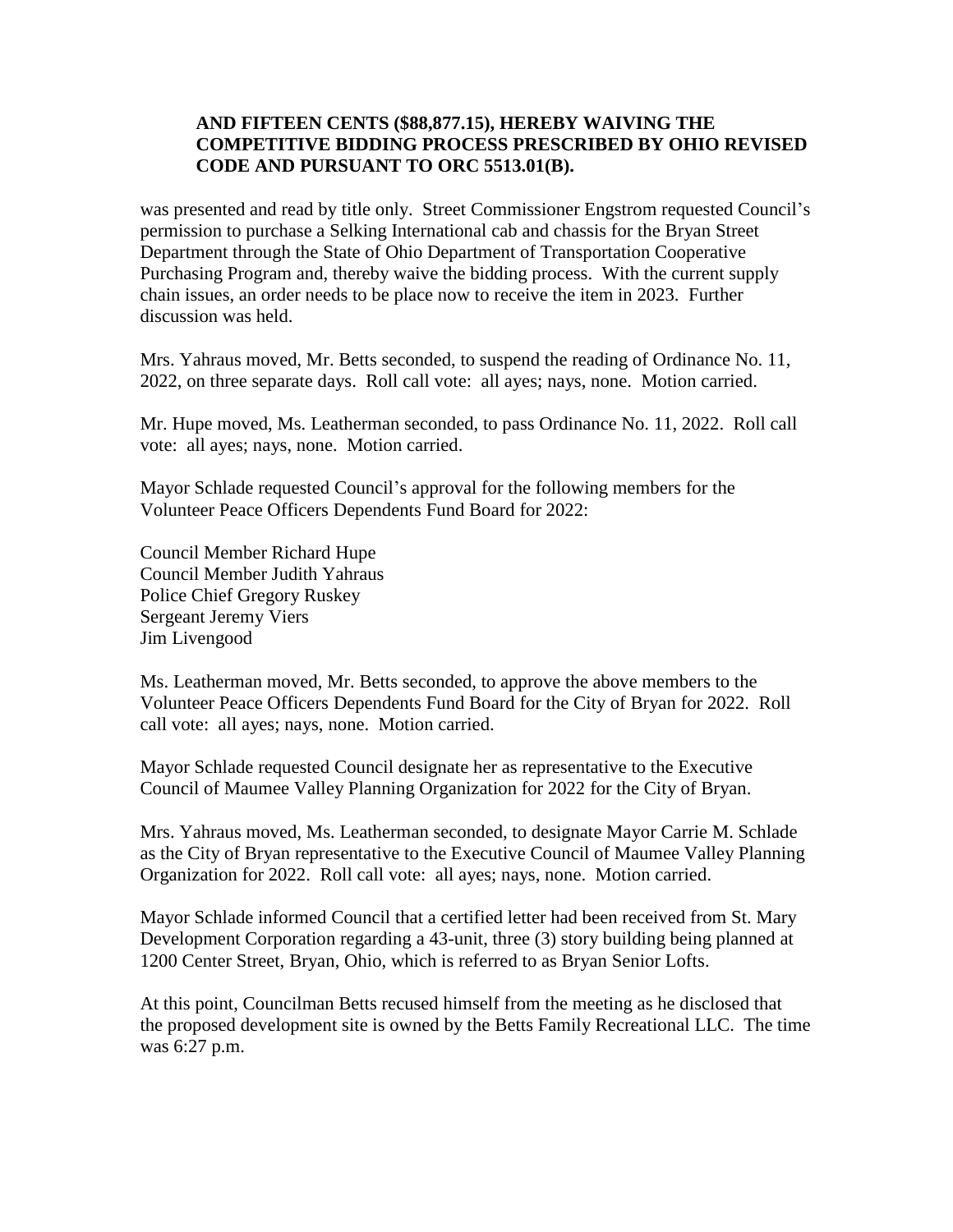Discussion was held noting that the property was zoned properly; however, the number of parking spaces may be an issue. Planning and Zoning Administrator Waterston noted that funding was still being sought. A conceptual drawing was shared. Concerns were voiced regarding the noise, the height of the building and the long-term ramifications should it cease to be a senior living development. Mayor Schlade did point out that as Bryan lacked housing, perhaps this development would help.

Citizens were encouraged to reach out to Council members with concerns regarding the proposed development as Council has the option to write a letter to the Ohio Housing Finance Agency stating any objections.

Ms. Leatherman moved, Mrs. Yahraus seconded, to allow comments regarding the Bryan Senior Lofts be submitted City Attorney Fisher and subsequently allow her to draft a letter to the Ohio Housing Finance Agency. Roll call vote: Leatherman, aye; Yahraus, aye; Hupe, aye; Kozumplik, aye; Betts, did not vote. Motion carried.

Council member Betts returned to the meeting at 6:42 p.m.

Annual reports for 2021 were given for the Engineering Department and Wastewater Department, respectively. Discussion was held at various points during the presentations.

Mayor Schlade and Council members thanked all involved with mitigating the effects from the recent snowstorm. In addition, appreciation was extended to Bryan City Schools for the land donation.

A brief recess was taken.

Mrs. Yahraus moved, Mr. Betts seconded, to go into Executive Session to discuss the compensation of a public employee at 7:15 p.m. Roll call vote: all ayes; nays, none. Motion carried.

Asked to attend the Executive Session were: Mayor Schlade, City Attorney Fisher, and City Clerk-Treasurer Rode.

Ms. Leatherman moved, Mr. Betts seconded, to exit Executive Session at 7:35 p.m. Roll call vote: all ayes; nays, none. Motion carried.

Ordinance No. 12, 2022, titled,

# **AN ORDINANCE AMENDING THE CITY OF BRYAN EMPLOYEE 2019 HANDBOOK SPECIFICALLY, SECTION 301 PERTAINING TO SICK LEAVE PAYOUT PERTAINING TO PAYOUT OF SICK LEAVE UPON DEATH OF AN EMPLOYEE AND MAKING IT RETROACTIVE TO JANUARY 1, 2022.**